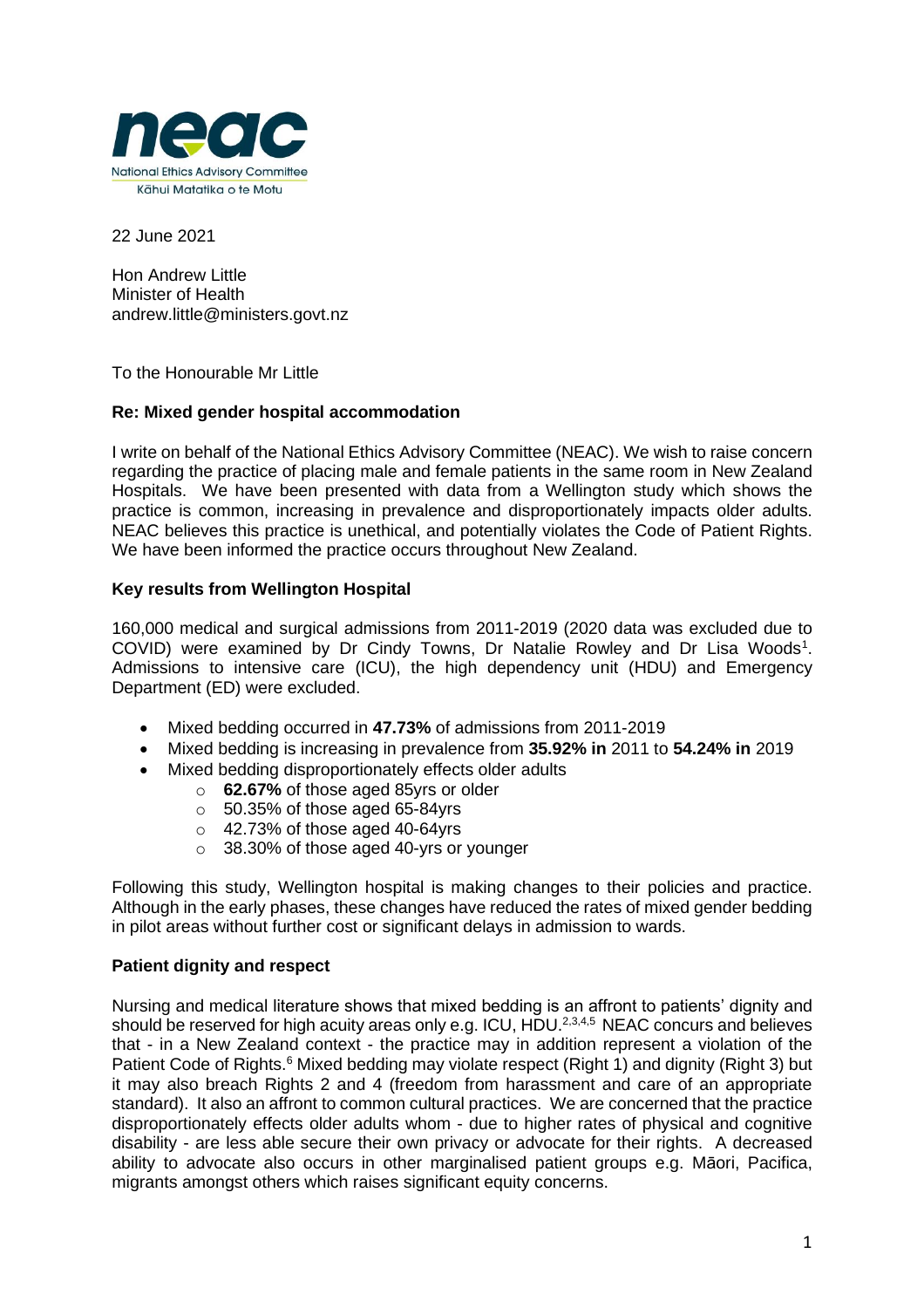# **Patient safety**

Research has indicated that mixed bedding increases anxiety and exposes female patients to increased risk of harassment and assault.<sup>7,8,9,10,11,12,13,14,15,16,17</sup> World Health Organisation data demonstrates that one third of women have been subjected to gender-based violence whilst New Zealand data shows that 24% of women have been sexually assaulted and 11%% have been raped<sup>18,19</sup>. Women also experience high rates of sexual harassment and on average are smaller, lighter and physically weaker than men.<sup>20,21</sup> Given this information, it is understandable why mixed gender bedding increases anxiety in female patients.

We note that hospitalised patients also have high rates of delirium and dementia hence aggressive, intrusive and sometimes violent behaviour cannot be easily self-managed. We have been informed of incidents in NZ hospitals of men getting into the beds of female patients. Creating further risk is that forensic histories - including that of sexual violence - are not commonly handed over to admitting staff.

## **Summary and recommendations**

In summary, mixed gender accommodation is common, increasing in prevalence and disproportionately effects vulnerable older patients in one of our biggest hospitals. NEAC believes that it is unethical to place female patients in situations that can cause distress and compromise their safety and may in addition violate the Code of Patient Rights leading to potential legal challenges to the practice. We note that the UK National Health Service has prohibited mixed gender bedding since 2010, and hospitals are now required to routinely and publicly report on the practice.<sup>17,22</sup> We believe this important aspect of hospital practice must now be addressed in New Zealand. We advise the Minister to adopt a nationally consistent policy to prohibit this practice and begin routine public reporting.

Yours sincerely,

Associate Professor Neil Pickering **Chair, National Ethics Advisory Committee**